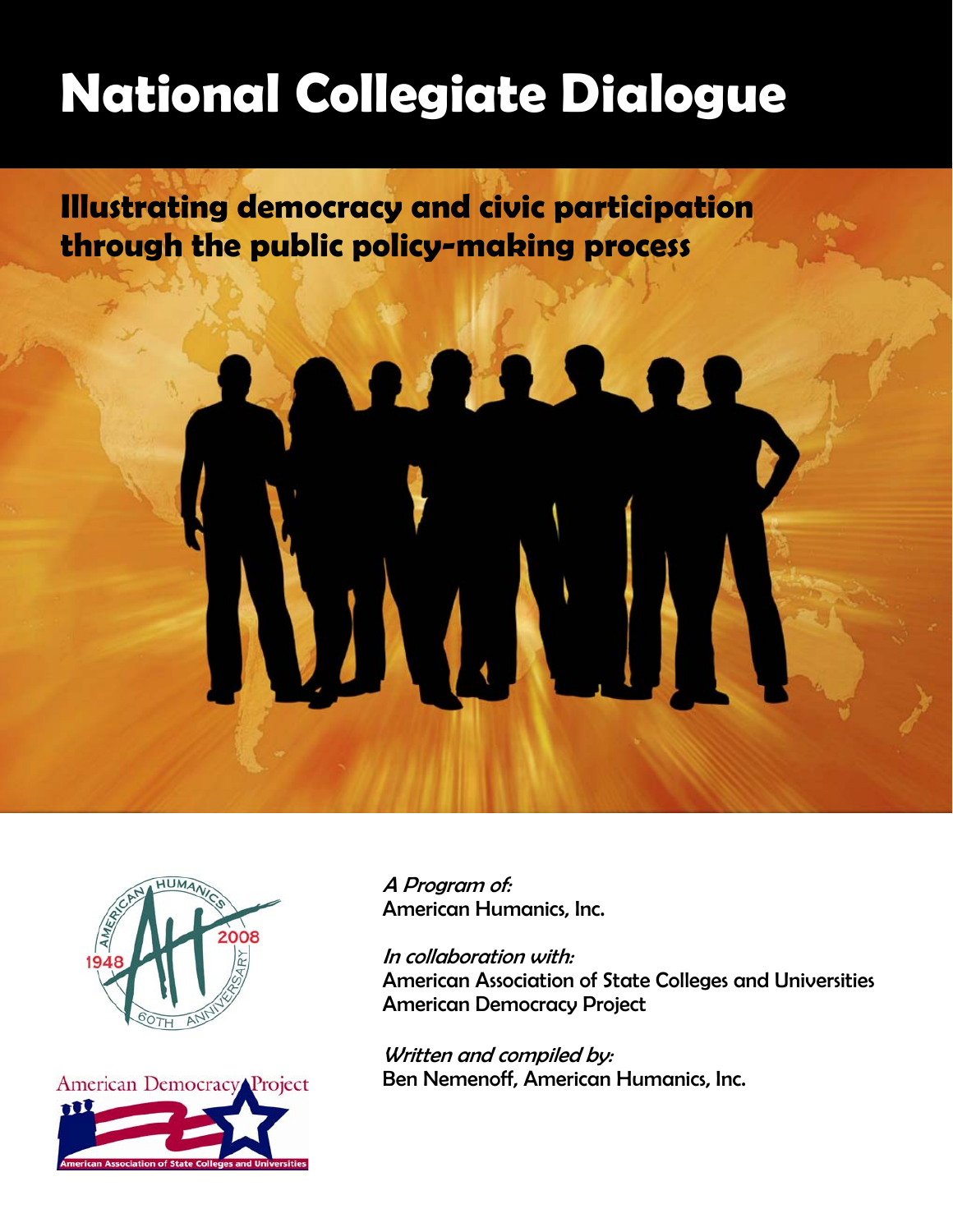

June 1, 2008

Dear colleagues,

Civic engagement and an understanding of the democratic process are frequent topics of conversation among college and university educators. How can higher education institutions help instill in students the value of civic participation and what it means to be an active citizen in an open democracy? How can collegiate programs create opportunities for students to engage civic principles that are integral to a healthy and civil society – principles such as tolerance, compromise, and a willingness to conduct open and respectful debate? How can colleges and universities provide additional activities designed to engage students in meaningful public policy discussions and to challenge and defend their own policy views?

The National Collegiate Dialogue is an opportunity for college students to become further engaged in the democratic process, especially with regards to the advocacy and drafting of public policy. Public policy-making is often a multifaceted experience that involves facts and opinions from many different (and often contradictory) sources. Policy-making is a process of compromise and deliberation in which many viewpoints are considered. Those that make public policy do not often get everything they want and have to accept compromises to get some of what they want. To be successful, they have to employ skills of research, negotiation, debate, compromise, tolerance, and consideration of others' ideas. The National Collegiate Dialogue is designed to give students a taste of the policy-making experience, which we believe is important in the development of the skills necessary for meaningful civic participation.

Sincerely,

President President American Humanics, Inc. AASCU

Kala M. Stroup Constantine W. (Deno) Curris

If you need additional information or resources, please contact American Humanics' Director of the Next Generation Nonprofit Leaders Program, Ben Nemenoff, at bnemenoff@humanics.org, or AASCU's American Democracy National Project Coordinator, Cecilia Orphan, at orphanc@aascu.org.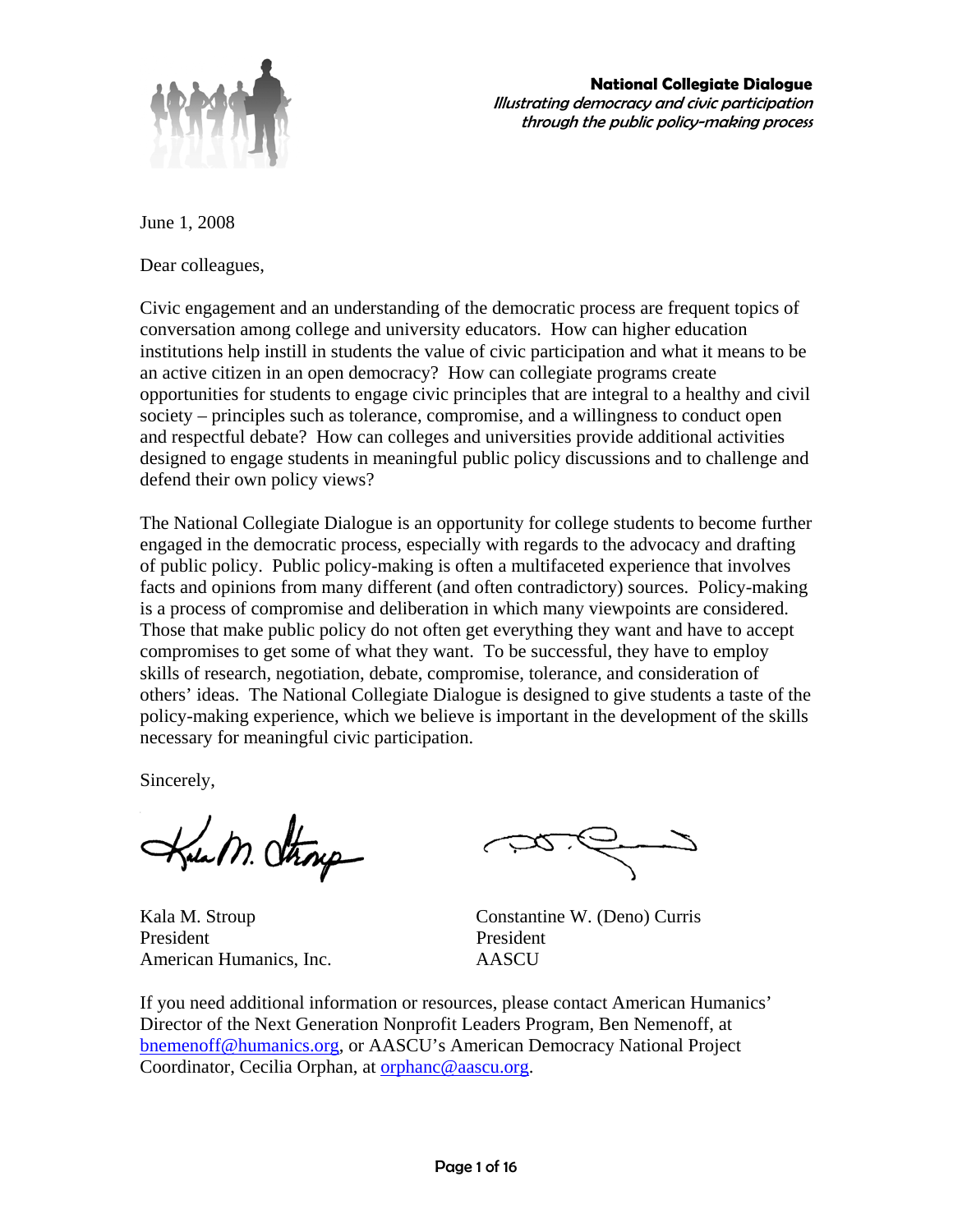

### **How to Use This Toolkit**

This toolkit has been developed to help you plan, promote, and implement a National Collegiate Dialogue session on your campus. Please use the materials enclosed as you see fit. This toolkit includes information and resources that can be modified to meet your specific needs.

### **History of the National Collegiate Dialogue**

The National Collegiate Dialogue began in 2004 as a result of a partnership between American Humanics, Inc. and The American Assembly.

- American Humanics (AH) is a national alliance of colleges, universities, and nonprofit organizations dedicated to educating, preparing, and certifying professionals to strengthen and lead nonprofit organizations. The AH program is an innovative course of study that equips college and university students to become skilled professionals and leaders in America's nonprofit organizations.
- The American Assembly is a national, non-partisan public affairs forum affiliated with Columbia University. Founded by Dwight Eisenhower in 1950, The American Assembly's projects facilitate communication and action among decision-makers, lawmakers, and other leading authorities representing a broad spectrum of views and interests from all sectors.

In 1990, The American Assembly established "Uniting America: The National Dialogue." Uniting America is a series of community forums that highlight some of the most critical issues in American society, and has been designed by The American Assembly to promote stronger communities by empowering citizens and increasing their civic engagement. Over the years, a wide range of organizations and citizens have participated in Uniting America by hosting discussions to find common ground on policy issues in their communities and making recommendations about appropriate actions and policy solutions.

In 2004, American Humanics started offering a Uniting America session at its annual Management Institute (AHMI) as a way of engaging college students in the experience. The session was called the AHMI National Collegiate Dialogue Series and presented a unique way to involve college and university students in public policy discussions, and thereby expose future nonprofit leaders to public policy's role in the communities they will serve.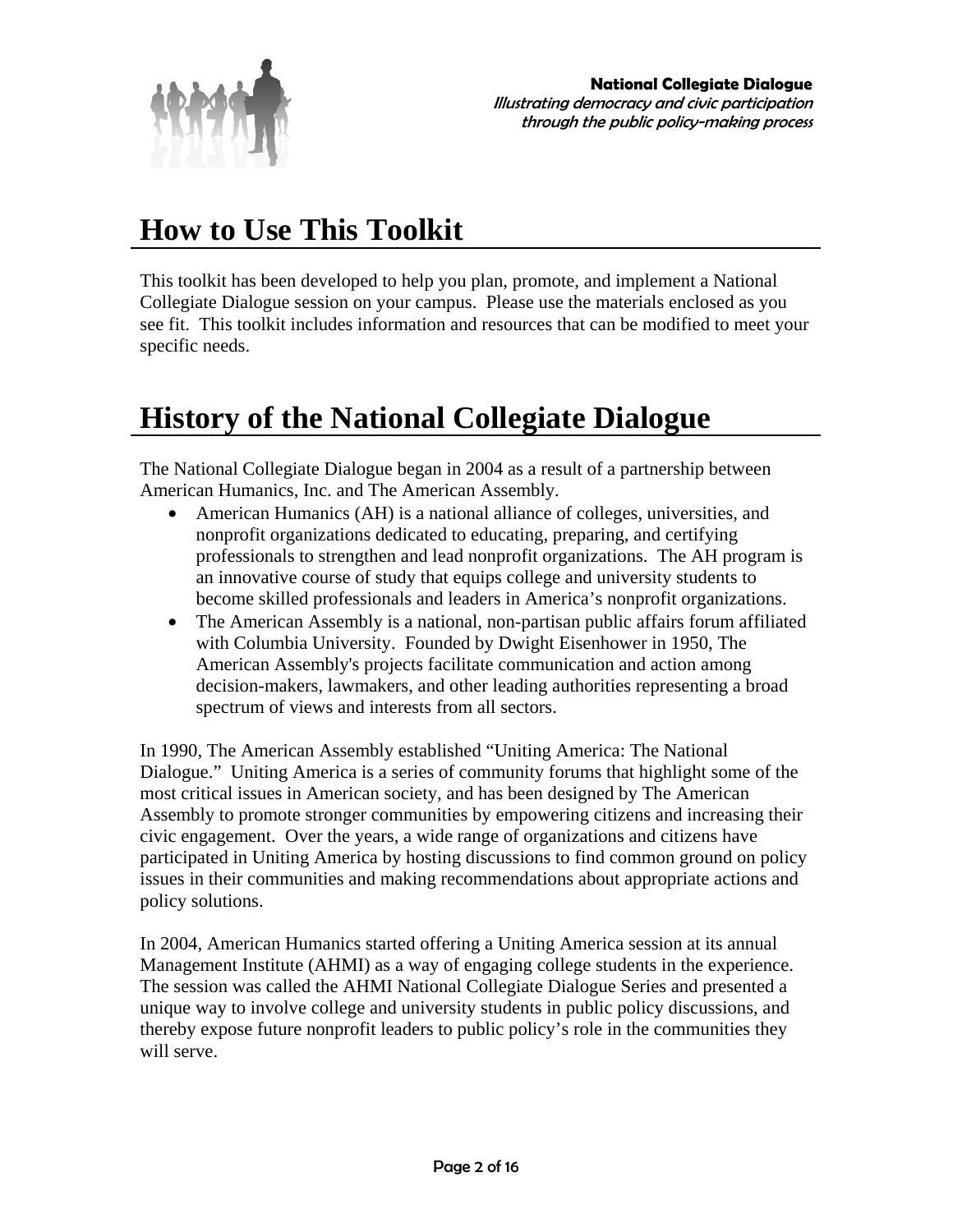

Past policy topics have been:

- Strengthening All Families, Strengthening the Future (2004 and 2005)
- Ethics and Nonprofit Organizations' Policies (2006)
- United States Immigration Policy (2007)
- Energy Policy for Communities (2008)

### **Objective and Goals**

*Program Objective:* Engage college and university students in an interactive dialogue focused on a particular public policy issue, such as "Energy Policy for Communities" or "United States Immigration Policy."

*Goals:* 

- Engage college and university students in a unique and interactive dialogue experience that involves policy analysis and consensus-building activities;
- Incorporate an issue-based experiential learning process into student curriculums and/or activities;
- Provide a hands-on learning experience for students while building key public service/civic participation skills;
- Empower students to realize that they can play a positive and active role in their communities; and
- Encourage participating colleges and universities to adapt the National Collegiate Dialogue into a replicable model that can be regularly and repeatedly utilized by the campus.
- Encourage civic engagement activities that can help promote participating colleges and universities in the communities they serve.

### **The Process**

*Pre-Session Reading Materials:* 

Often, students will have little to no knowledge or experience with the public policy topic you have selected, or their knowledge is limited to what they have seen on the news, been exposed to in class, or heard from friends and family. It is therefore important to provide pre-session informational materials to participants before the session starts, and participants should be given sufficient time to review and comprehend the materials.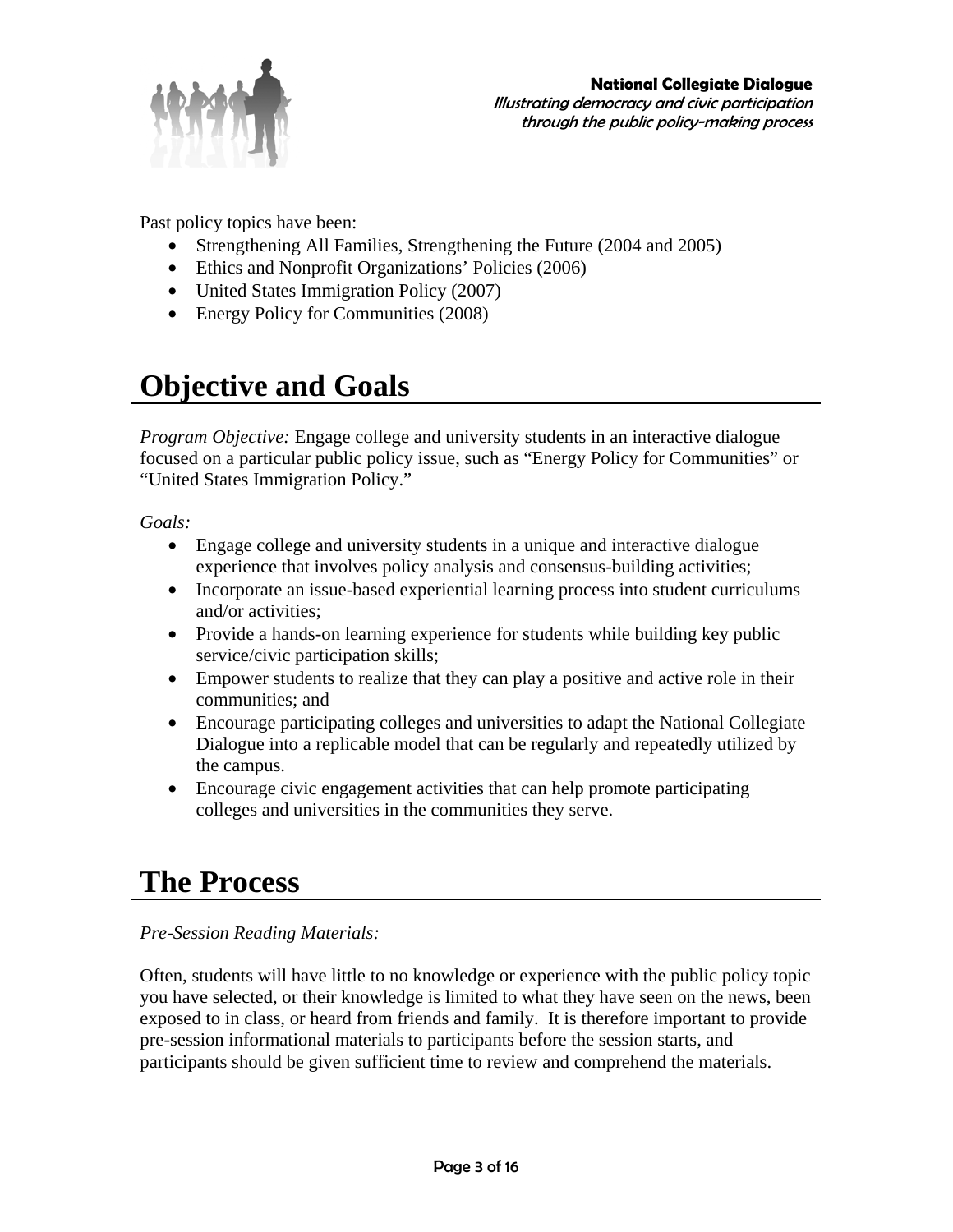

For any topic, there is a near limitless supply of facts, figures, opinions, conclusions and commentary. These can come from a variety of sources: academic, practitioner, political and grassroots, just to name a few. Formats can include research papers, websites, public testimonies and reports from nonprofit organizations, government agencies, and news organizations, among other formats.

No matter what materials you select, it is important to provide participants with a broad view of the various facts, opinions, and conclusions about your policy topic developed by a wide range of public policy entities. The informational materials provided should not "push" students towards one view or another, but simply convey some of the facts and opinions of those that advocate for particular policies. Since the materials presented will be by no means exhaustive, students should be encouraged to conduct their own research.

Also, it might be beneficial to include materials on issue framing and working within group dynamics.

#### *On-Site Education:*

While extremely useful, reading materials can only provide so much. Dialogue participants will benefit immensely from hearing directly from experts in your policy topic, much like they benefit from a professor in a lecture class. As such, you are encouraged to hold a plenary session and panel discussion as part of your Dialogue activities. For logistical purposes, it is recommended that the number of plenary speakers and panelists be kept small, maybe three or four individuals.

Plenary speakers should be experts in your selected policy area. Like the pre-session materials, experts should represent different views and perspectives. This can be helped by including experts from different sectors: nonprofit, government, education, political and business, to mention a few.

After their presentations, plenary speakers could participate in a moderated panel discussion. This will provide students with the opportunity to ask about subjects they are interested in, and about those which may not have been addressed by the pre-session reading materials or during the plenary.

#### *Defining policy terms:*

Many policy-related words and terms – such as *family*, *diversity*, and *immigrant* – are frequently used with the assumption that everybody agrees, more or less, to the general definition of the term. But in reality, this is not often the case.

For instance, take the word *family*. One person can use the word to describe a family unit comprised of a married man and woman with children that they are raising in the same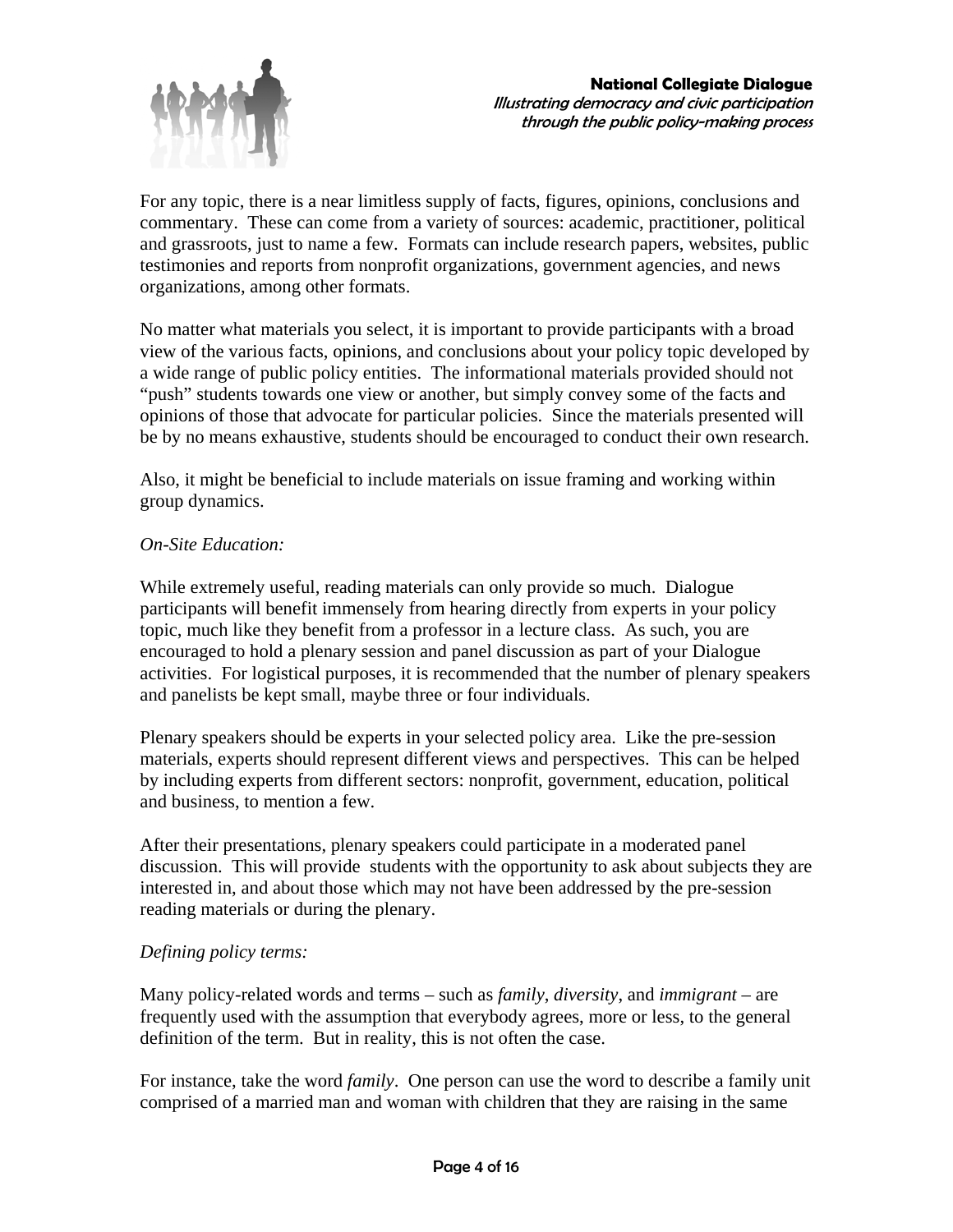

household. But many other types of family units exist: single-parent households; joint custody arrangements; step families; children being raised by grandparents, foster parents, or same-sex parents; homeless families . . . the list goes on and on. The same is true with the word *immigrant*. Does the word simply mean any individual who leaves one country to settle in another, or do different people associate different concepts to the word – concepts like legality, economics, or refugee status? That depends on the user, and the same could be said for words such as *diversity*, *security*, and *education* and adjectives such as *quality*, *sufficient*, and *fair*.

Actively encouraging students to define these terms for the sake of the Dialogue activity will force them to define their own views, and defend and debate them. The Dialogue facilitator's role will be to identify these words and terms beforehand, so students will have a prepared list of terms from which to conduct a structured, respectful debate.

These discussions can take place among all Dialogue participants at once, or among individual Student Discussion Groups.

#### *Student Discussion Groups:*

Following the panel discussion, participating students should be divided into student discussion groups of approximately ten students apiece. You are encouraged to form groups at random beforehand. This will encourage students to leave their "comfort zones" and engage with other students that they might not otherwise associate with.

The first order of business with each group will be to elect a student group leader. This student will act as the leader of the group, direct the group's discussions, and present the group's policy recommendations to all National Dialogue session participants.

Each group will discuss various policy options for the selected policy area and offer 2-3 policy recommendations and 2-3 action steps for each recommendation. For instance: If the topic was "Energy Policy," a student group could decide that encouraging the use of ethanol-based gasoline would be a good public policy. One of the group's policy recommendations could be "City government should encourage the city's gas stations to sell ethanol gasoline through tax incentives." An action step for this policy recommendation could be "The city should consider lowering the sales tax on ethanolbased gasoline to make it cheaper than regular gasoline."

It is recommended that each group have a faculty member or campus staff person serving in an advisory, non-debating role to help ensure that discussions stay on-topic and towards the goal of producing policy recommendations and action steps.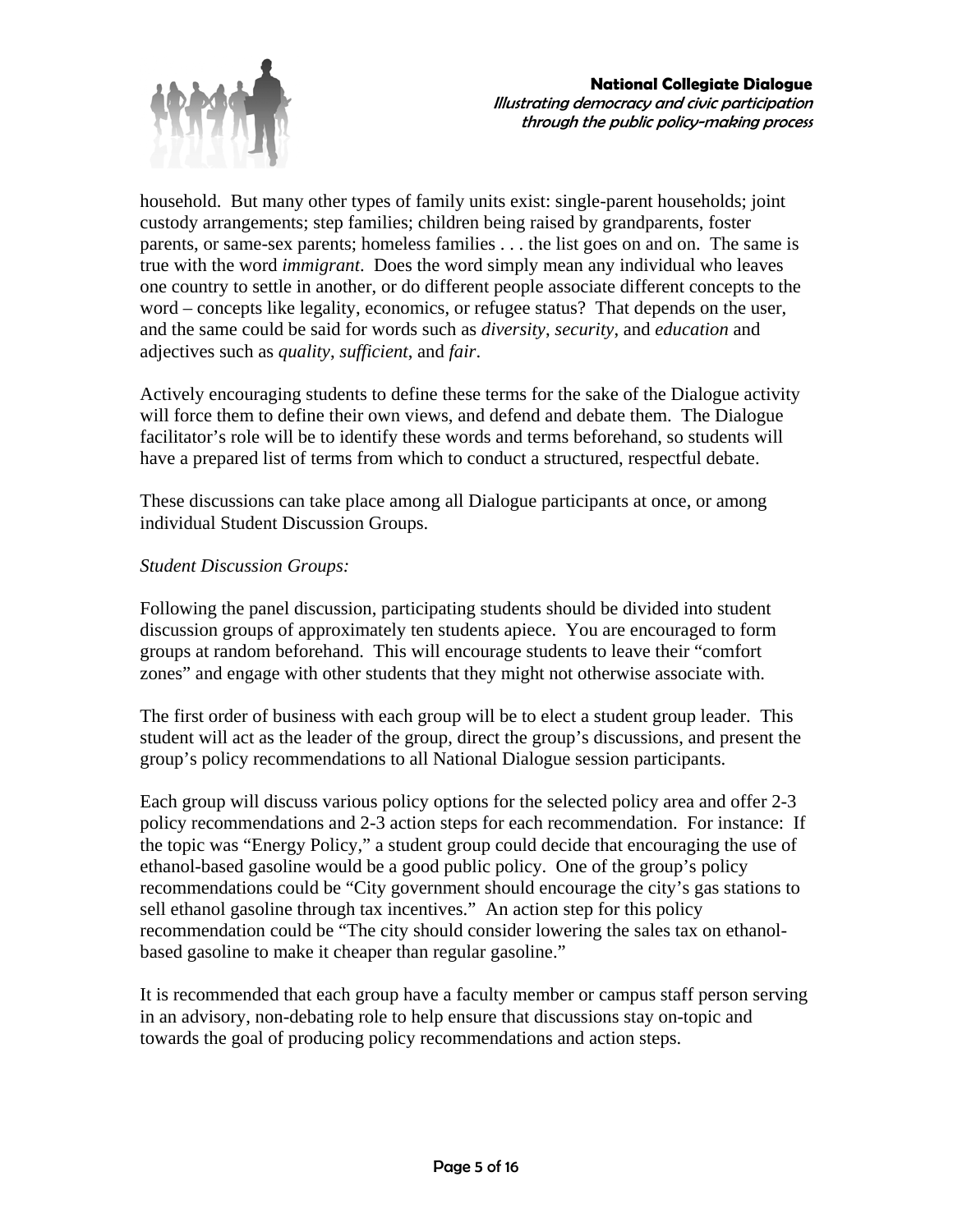

#### *Student Group Presentations:*

At the end of the Dialogue session, student group leaders should present their group's policy recommendations and action steps to all Dialogue participants.

#### *Session Report:*

You are encouraged to prepare a formal written report of the session's activities. This should include a schedule of session events, information on the plenary speaker/panelists including a bio and what they talked about, a summary of pre-session reading materials, a roster of each group, and each group's recommendations and actions steps.

Not only can this report serve as the official record of the session, but can also be used to market the session, your department, and your campus.

TIP: It might be useful to provide each table with a laptop computer so that the students may quickly record the details of their deliberations for their Session Reports.

#### *Public Relations, Promotion, and Fundraising:*

In addition to being a unique educational opportunity for students, the Dialogue can also be used by your program and campus for promotional opportunities. The Dialogue can also be cited in your campus' fundraising endeavors.

To help organizations promote themselves and their programs and activities, the Corporation for National and Community Service (CNCS) has developed the booklet "A Guide to Working with the Media: Sharing Your National Service Story". A copy of the booklet can be downloaded from the American Humanics website:

• http://www.humanics.org/mediaguide

Also, your campus communications and development offices may be willing to assist with promotion of your Dialogue activity.

A sample press release is included in Appendix I of this toolkit.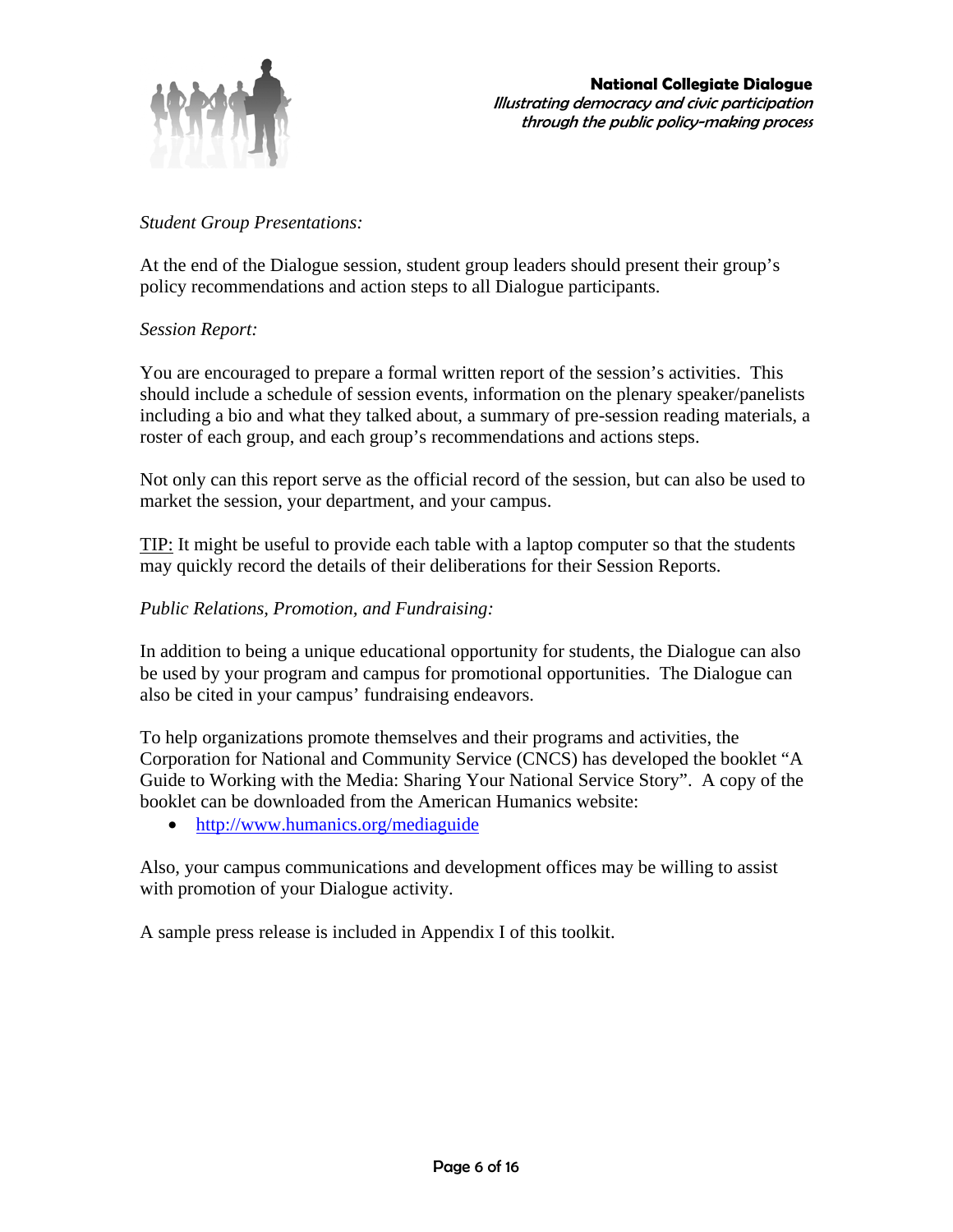

### **Suggested Topic Areas**

You are free to select whatever topic area you like, but it is recommended that you keep it broad, such as "Energy Policy for Communities" instead of "Renewable Fuels" or "Wind Power." Keeping the topic broad will allow for a greater range of different view points and perspectives, and encourage wider-reaching, more inclusive discussions.

Possible topic areas include:

- Arts and Culture
	- o The Arts and Public Money
	- o Art as Therapy (Therapeutic Arts)
	- o The Arts and Economic Development/Community Development
	- o Art in Education
- Business
	- o American Innovation
	- o Ethics
	- o Regulation
	- **Domestic Policy** 
		- o Crime and Prisons
		- o Transportation
			- **Interstate System**
			- **Airport Security**
			- **Traffic Management**
			- DUI/DWI
		- o Social "Safety Nets"
			- Social Security
			- Unemployment Insurance
			- Welfare/TANF
		- o National Defense
		- o Space Exploration
- Economy
	- o Stimulus
	- o Trade
	- o Stock Market
	- o Mergers and Acquisitions
- Education
	- o Higher Education
	- o High School/Middle School/Elementary School
	- o Pre-Kindergarten/Nursery School/Head Start
	- o Private vs. Public
	- o School Choice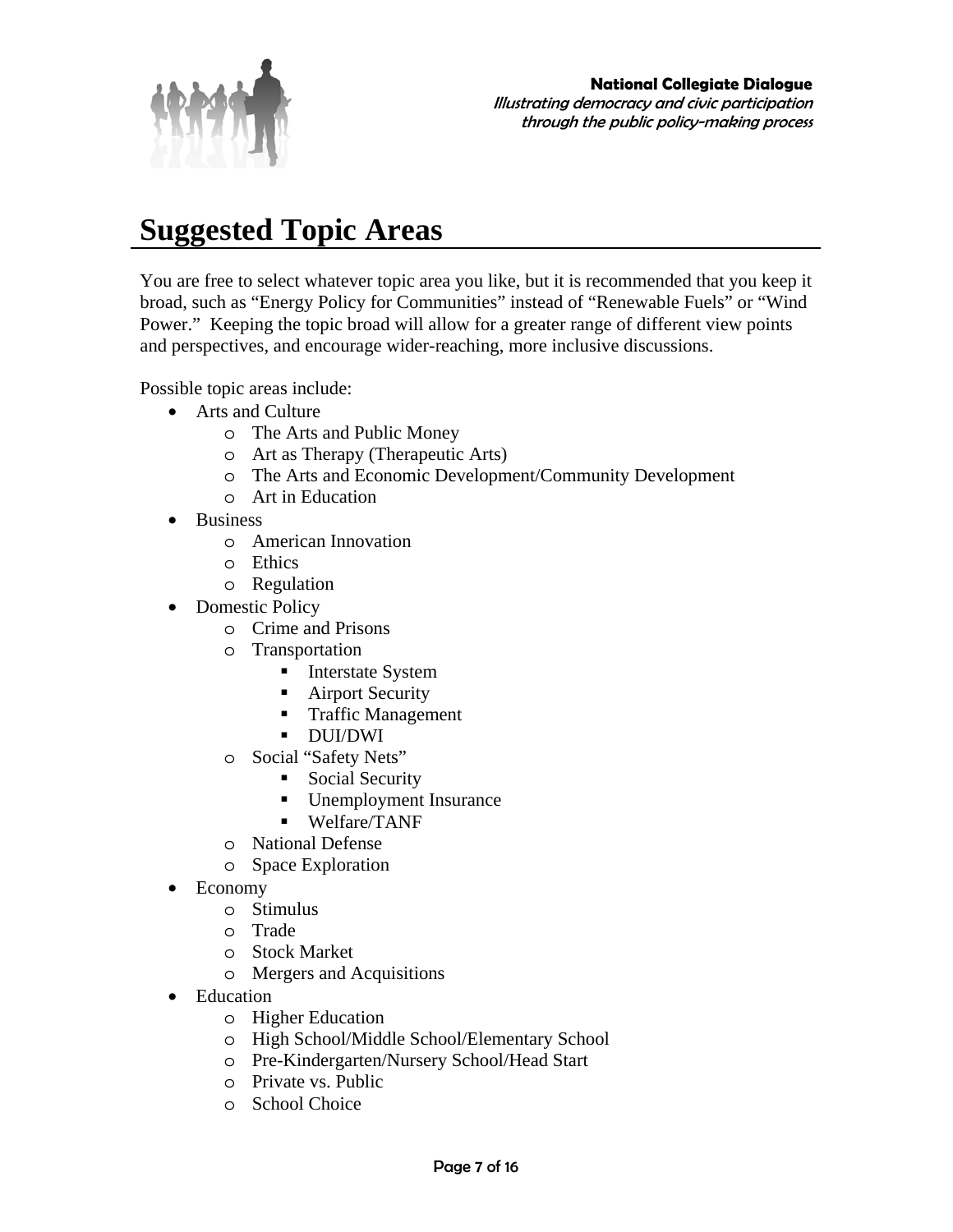

Illustrating democracy and civic participation through the public policy-making process

Possible topic areas (continued)

- Environment
	- o Global Warming
	- o Energy
	- o Wildlife Management
- Government
	- o Electoral Campaigns/Campaign Finance
	- o Electoral College
	- o Open Government (Sunshine Laws, Freedom of Information Act)
- Health
	- o Hospitals
	- o Vaccinations
	- o Healthcare for Children
	- o Healthcare for the Poor and Elderly
- Global Policy
	- o War on Terror
	- o War on Drugs
	- o International Aid
	- o Multinational Organizations (i.e., United Nations, NATO, African Union, OPEC, International Criminal Court, etc.)
	- o Trade Agreements (i.e., NAFTA)
- Law
	- o Ethics
	- o Taxes
	- o Civil Rights
	- o Tort Law (Lawsuits)
- Demographics
	- o Growing Minority Population/Diversity
	- o Class (Upper Class, Middle Class, Lower Class)
	- o Rural vs. Urban
- Philanthropy
	- o Tax Exemption
	- o Giving Structures
	- o Community Impact
- Race
	- o Diversity
	- o Affirmative Action
- Religion
	- o Faith-Based Initiatives (Public Funding of Non-Religious Activities of Religious Organizations)
	- o Inter- and Intra-religious Conflict
	- o Religion in Public Life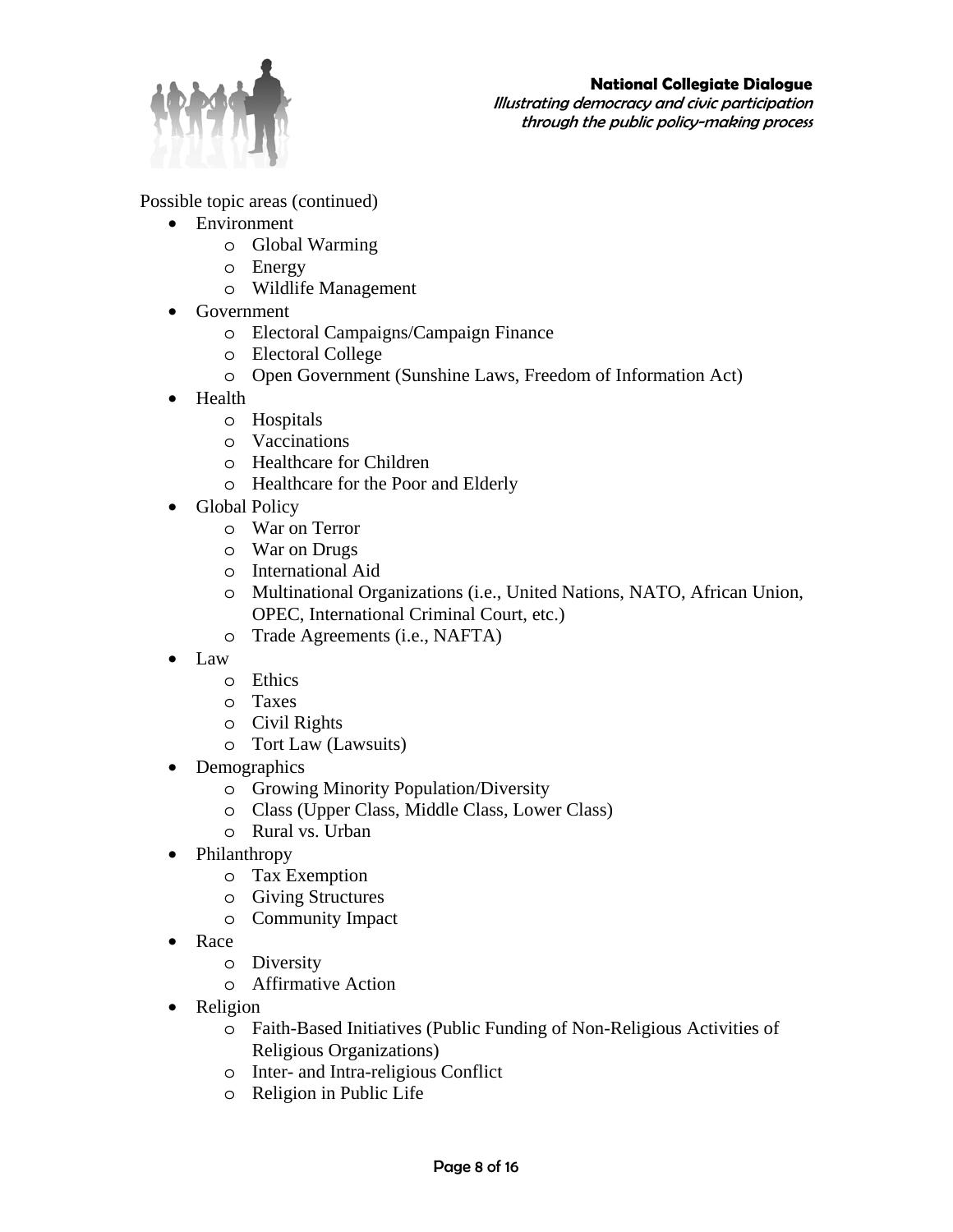

Possible topic areas (continued)

- Security
	- o Prosecuting and Preventing Crime
	- o Personal Security
	- o Terrorism (Domestic and International)
- Workforce
	- o Wage Controls
	- o Labor Management
	- o Unions

A list of dialogue sessions held as part of The American Assembly program "Uniting America: The National Dialogue" is available in the Appendix II of this toolkit.

### **Informational Resources**

*American Humanics:* www.humanics.org

• *AH Management Institute:* www.humanics.org/ahmi

*American Association of State Colleges and Universities (AASCU):* www.aascu.org

• *American Democracy Project (ADP):* www.aascu.org/programs/adp/index.htm

*The American Assembly:* www.americanassembly.org

• *Uniting America Series:* www.americanassembly.org/unitingamerica.org

*America Speaks: www.americaspeaks.org* 

*A nonpartisan organization based in Washington, D.C. with a mission of reinvigorating American democracy by engaging citizens in the public decision-making that most impacts their lives. Their website contains publications and other useful information.* 

*Models for guided deliberations (produced by the Kettering Foundation):* 

- *Deliberation and the Work of Higher Education: Innovations for the Classroom, the Campus, and the Community*  www.kettering.org/readingroom/pub\_detail.aspx?pubID=&catID=2&itemID=3397
- *Speaking of Politics: Preparing College Students for Democratic Citizenship through Deliberative Dialogue*  www.kettering.org/readingroom/pub\_detail.aspx?itemID=2821&catID=245

On the following pages is a partial list of possible sources of research information. This is by no means an exhaustive list, nor is there any assurance that information you are seeking can be found here. Among the think tanks, some advocate for "conservative" policies, others for "liberal" or "progressive" policies, while others still are "centrist" and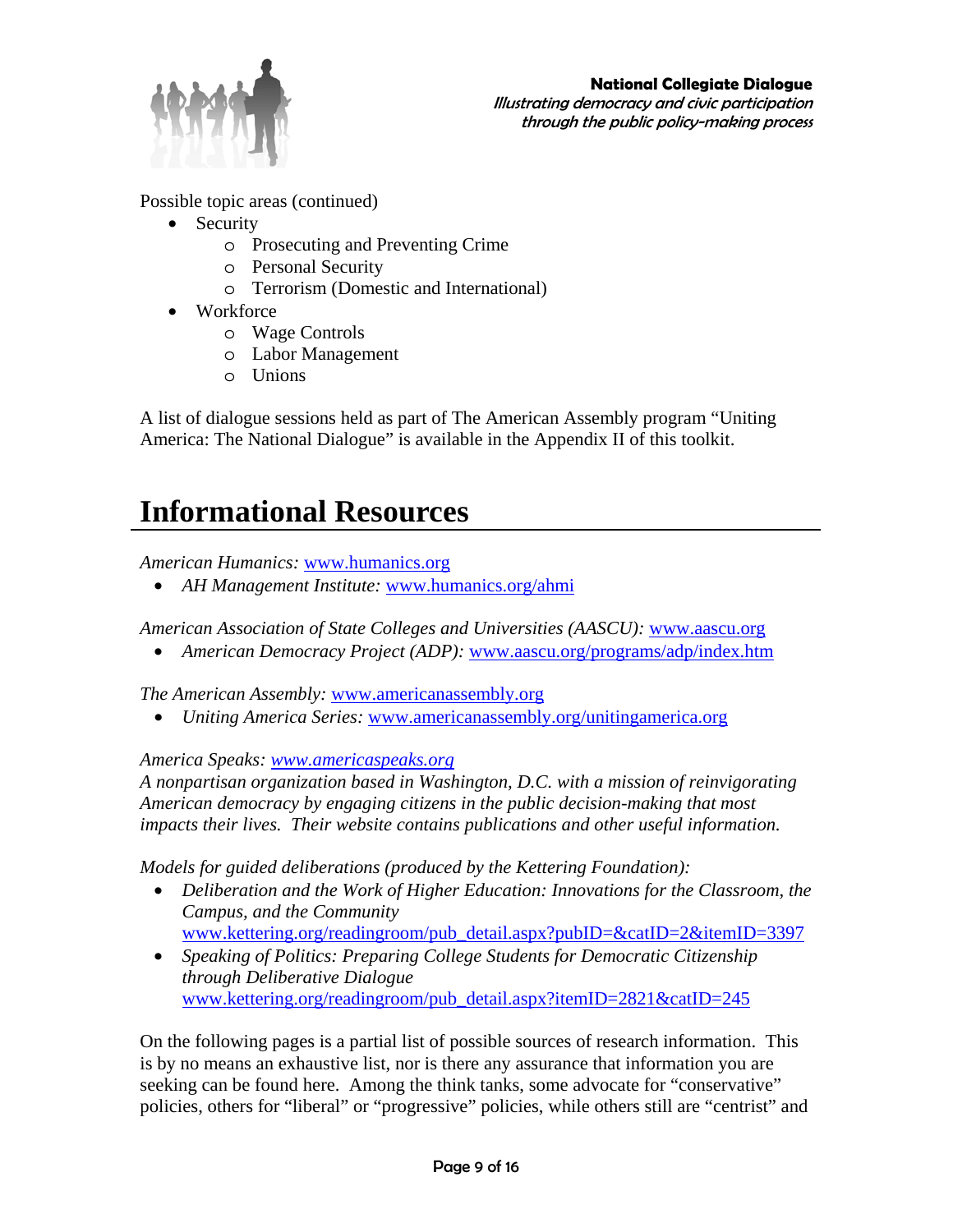

"libertarian." These resources can be useful when developing the pre-session reading materials as well as on-site education activities.

#### *Government:*

• USA.gov: The U.S. Government's Official Web Portal (www.usa.gov) A source of information (including research and reports) from all three branches of the U.S. government. Also includes links to all state and territory governments and some municipality governments.

*Think tanks:* 

- American Enterprise Institute for Public Policy Research (www.aei.org) Research areas: economics, foreign policy, defense, politics, social studies
- Aspen Institute (www.aspeninstitute.org) Research areas: education, business and society, economics, energy, environment, arts and culture, health, homeland security, foreign policy, nonprofit and philanthropic organizations
- Atlantic Council of the United States (www.acus.org) Research areas: foreign policy, economics, energy, environment, terrorism
- Brookings Institution (www.brookings.edu) Research areas: economics, foreign policy, global economics and development, governance, metropolitan issues
- Carnegie Endowment for International Peace (www.carnegieendowment.org) Research areas: democracy, development, globalization, human rights, information technology, international economics, international organizations and treaties, Islam, migration, non-governmental organizations, weapons nonproliferation, peacekeeping and enforcement, trade, U.S. foreign and national security policy
- Cato Institute (www.cato.org) Research areas: U.S. Constitution, education and school choice, globalization, human rights, representative government, trade, federal government, Social Security
- Center for American Progress (www.americanprogress.org) Research areas: national security, education, bioethics and science, business regulation, civil liberties, debt, federal budget, economics, media and culture, energy and environment, healthcare, housing, immigration, labor, government, poverty, retirement, taxes, technology, and women's rights
- Center for Economic and Policy Research (www.cepr.net) Research areas: economics, education, Congress, energy and environment, federal budget, globalization and trade, healthcare, housing, intellectual property, foreign policy, labor and wages, personal finance, Social Security, women's rights, work/life balance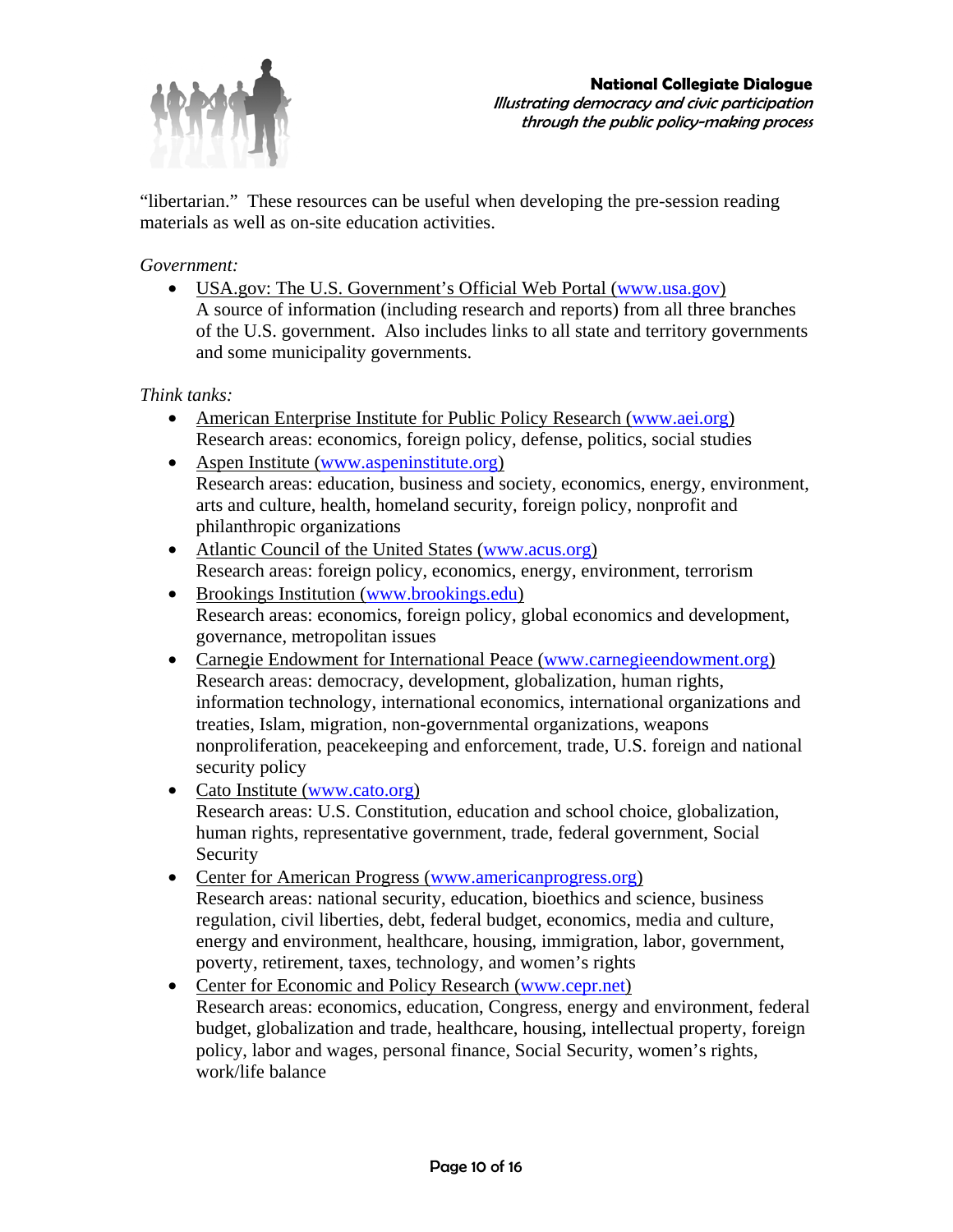

*Think tanks (continued)*

- Center for Immigration Studies (www.cis.org)
- Center for Progressive Reform (www.progressiveregulation.org) Research areas: science, environment, food safety, regulatory process, corporate accountability
- Center for Security Policy (www.centerforsecuritypolicy.org) Research areas: national security, foreign policy
- Center for Strategic and International Studies (www.csis.org) Research areas: defense, national security, terrorism, demography and population, human rights, technology, trade, economics,
- Center on Budget and Policy Priorities (www.cbpp.org) Research areas: taxes, economics, government budgeting, food assistance, health, housing, immigration, poverty, social security, unemployment, welfare/TANF, environment
- Claremont Institute (www.claremont.org) Research areas: economics, defense, foreign policy, social and religious issues, the U.S. presidency
- Committee for Economic Development (www.ced.org) Research areas: education, globalization and trade, democratic institutions, economics, federal budget
- Council on Foreign Relations (www.cfr.org) Research areas: homeland security, human rights, economics, energy and environment, health, science and technology, international security, weapons proliferation, U.S. politics
- Economic Policy Institute (www.epi.org) Research areas: education, government, economics, living standards, labor, trade and globalization
- Foreign Policy Research Institute (www.fpri.org)
- Goldwater Institute (www.goldwaterinstitute.org) Research areas: U.S. Constitution, economics, education
- Henry L. Stimson Center (www.stimson.org) Research areas: national and international security
- Heritage Foundation (www.heritage.org) Research areas: agriculture, politics, crime, economics, education, energy and environment, family and marriage, federal budget, government reform, health care, immigration and border policies, internet and technology, labor, law and regulations, religion, retirement and Social Security, sex education, taxes, transportation, urban issues, welfare, foreign policy
- Hoover Institution (www.hoover.org) Research areas: economics and finance, education, energy and environment, foreign policy and trade, defense and national security, international politics, social policy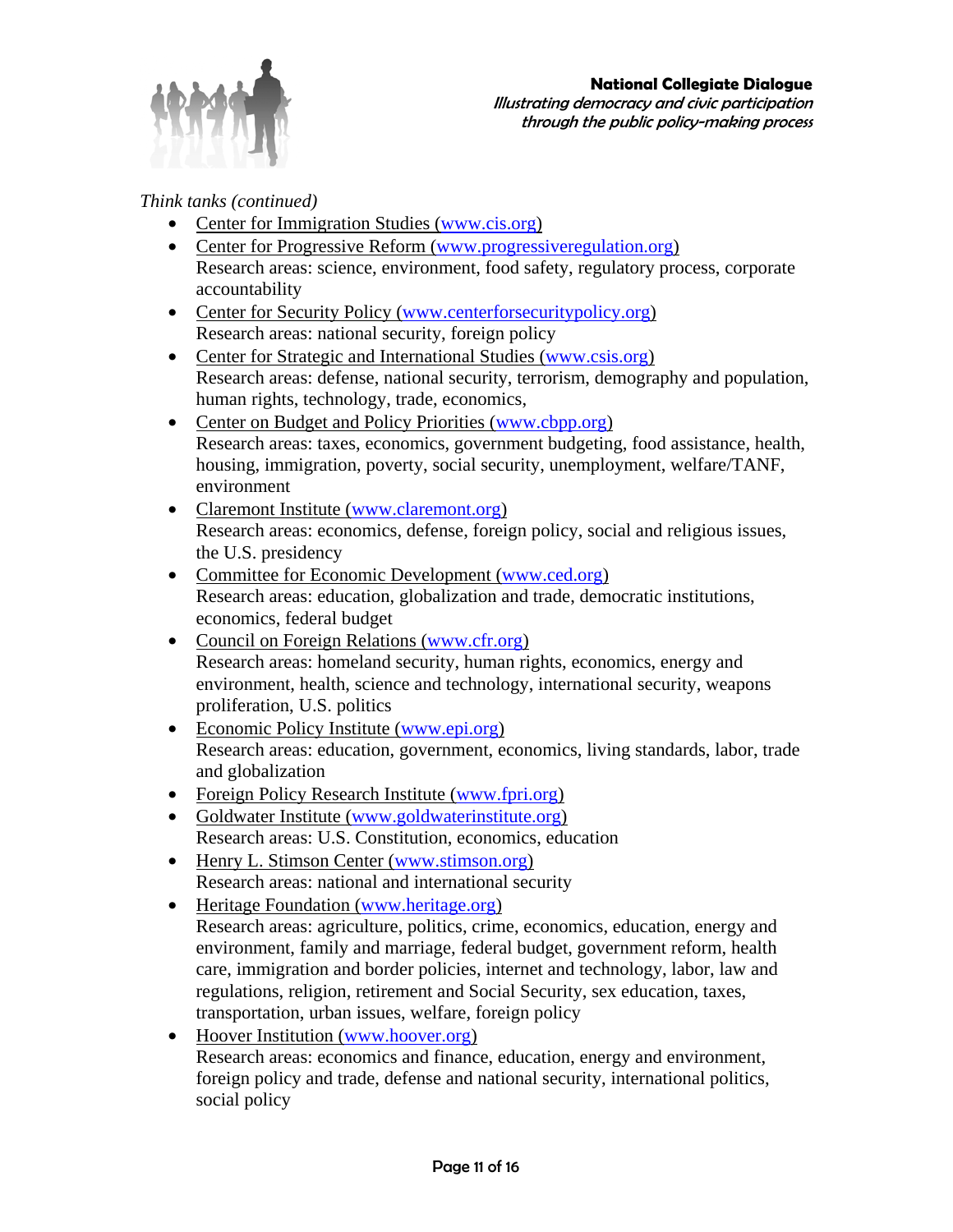

#### *Think tanks (continued)*

- Hudson Institute (www.hudson.org) Research areas: affirmative action, the U.S. Congress, economics, environment, faith and public policy, healthcare, immigration, international security, religion, foreign aid and policy, culture, education, intelligence/spying, trade, agriculture, labor, human rights, national security, philanthropy, regulatory policy, welfare
- Information Technology and Innovation Foundation (www.itif.org) Research areas: innovation, competitiveness, information technology and communications, globalization and trade
- Institute for Collaborative Engagement (www.collaborative-engagement.org) Research areas: governance, conflict resolution, human rights, economic development
- Institute <u>for Policy Studies (www.ips-dc.org)</u> Research areas: foreign policy, civil rights, human rights, feminism, social economics, environment and energy
- Manhattan Institute (www.manhattan-institute.org) Research areas: terrorism, education, welfare, crime, social entrepreneurship, energy, race and ethnicity, legal reform, medicine, Latin America
- National Center for Policy Analysis (www.ncpa.org) Research areas: affirmative action, antitrust, crime, economics, education, energy and environment, federal budget, health, immigration, law, labor, regulatory issues, national security and defense, taxes, trade, welfare, women in the economy
- New America Foundation (www.newamerica.net) Research areas: economics, education, energy, environment, families and children, fiscal policy, foreign policy, healthcare, politics, retirement, telecommunications and technology, globalization and trade
- Pacific Research Institute for Public Policy (www.pacificresearch.org) Research areas: education, business and economics, healthcare, technology, environment
- Progressive Policy Institute (www.ppionline.org) Research areas: national defense, homeland security, foreign policy, economic and fiscal policy, trade, energy, environment, healthcare, technology, innovation, family and community, quality of life, crime and public safety, national service, politics, education
- Project for the New American Century (www.newamericancentury.org) Research areas: defense, national security, foreign policy
- RAND Corporation (www.rand.org) Research areas: arts, children, civil justice, education, energy, environment, healthcare, international affairs, national security, population, aging, public safety, science and technology, substance abuse, terrorism and homeland security, transportation, infrastructure, labor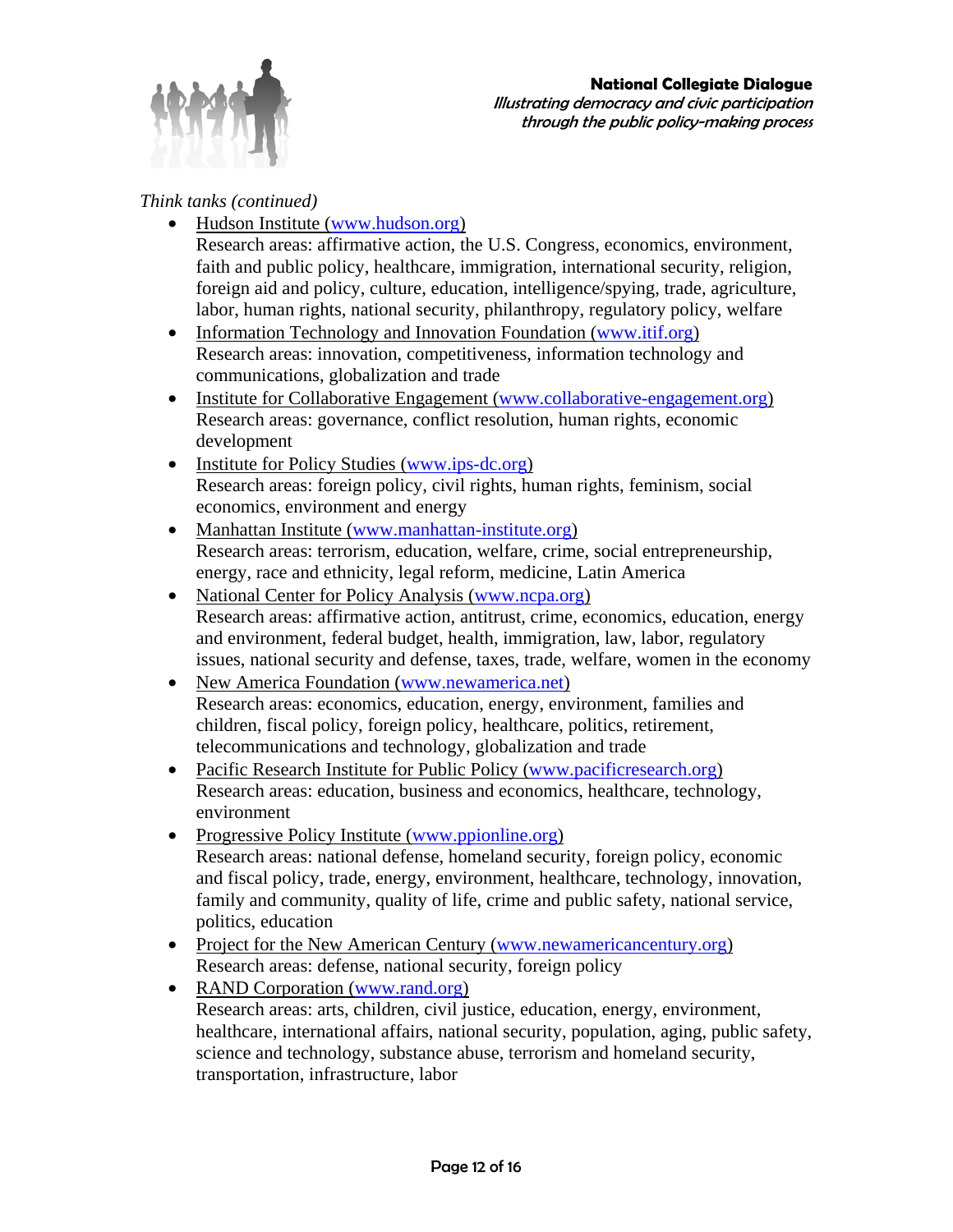

*Think tanks (continued)* 

- Resources for the Future (www.rff.org) Research areas: economics, environment, energy, natural resources
- Roosevelt Institution (http://rooseveltinstitution.org) Research areas: foreign policy, domestic policy, economics
- Urban Institute (www.urban.org) Research areas: crime and justice, economics, taxes, education, healthcare, housing, welfare, work/income issues,
- Woodrow Wilson International Center for Scholars (www.wilsoncenter.org) Research areas: foreign policy, history, urban studies, U.S. Congress, environment, energy, health, history, international security, nanotechnology, government capacity, science and technology

### **Frequently Asked Questions**

*How much information on the topic should be provided to students beforehand?* It depends on the public policy topic and the amount of information participating students have been previously exposed. If the policy topic has been discussed in a classroom or other setting, then you might not need to provide that much or just provide information from outside the scope of the class. If students have not been exposed to the topic, then you may need to provide a lot. In any case, you would want to provide enough so students have a basic understanding of the various concepts, issues, and viewpoints involved but not so much that they don't read it or just skim it; and that would depend on the students' grade level, interest, previous knowledge of the subject, and other factors.

*How long should the on-site Dialogue session last?* Again, that depends on the policy topic and what you want to accomplish. Typically, you will probably need only a few hours for most sessions, including a plenary and panel discussion. Professional think tanks, on the other hand, sometimes meet for days, although the Dialogue is meant to be only a microcosm of that.

*How many plenary speakers and panelists should I have?* Three to four, typically. Anything more than that will be logistically difficult. That will also allow you enough opportunity to have speakers of differing viewpoints. For the panel discussion, it is useful to have a neutral moderator to direct the discussion.

*How can I get students to participate?* Maybe this activity can be graded as part of a class. Also, most colleges and universities have civic-minded student groups that might be interested in participating or promoting the activity. Many campuses have College Republicans and College Democrats; if those two groups frequently and cordially debate one another, the Dialogue might be a good activity for them.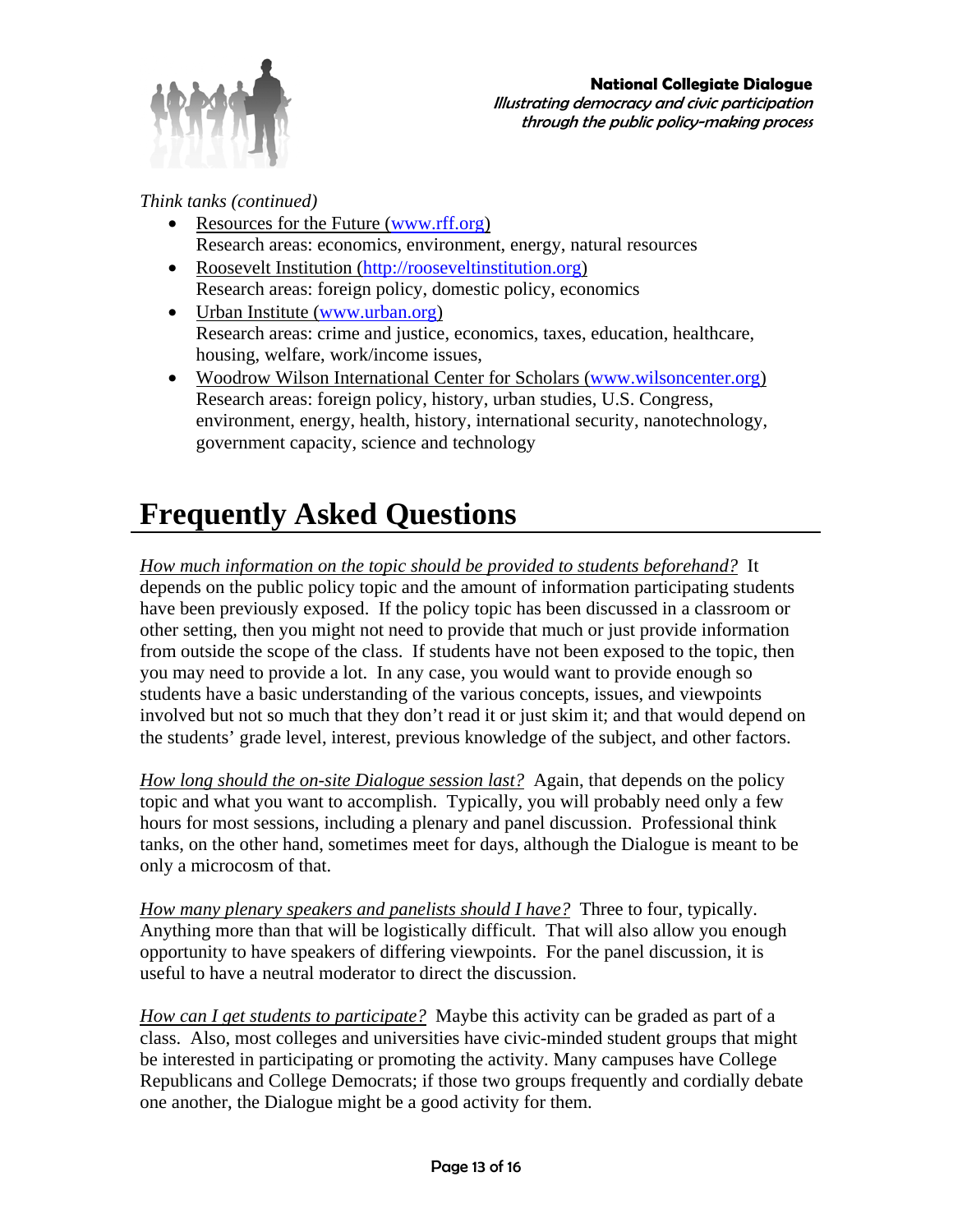

### **APPENDIX I: Sample Press Release**

**Month, Day, Year FOR IMMEDIATE RELEASE CONTACT:** [Name and Telephone Number]

## [**Campus Name]** Conducting National Collegiate Dialogue Event

CITY, STATE –The [Campus Program Name] at [Campus Name] is pleased to announce that the campus will be conducting a National Collegiate Dialogue session. Based on a model developed by American Humanics, Inc. in collaboration with the American Democracy Project (part of the American Association of State Colleges and Universities), the National Collegiate Dialogue is a "think-tank experience" designed to engage college and university students in an interactive dialogue focused on a particular public policy issue. The topic for the [Campus Name] Dialogue is [Policy Topic].

"The National Collegiate Dialogue is a wonderful opportunity for our students to become further engaged in the democratic process, especially with regards to the advocacy and drafting of public policy," said Brenda Smith, Director of the American Humanics program at [Campus Name]. "Policy-making is a process of compromise and deliberation in which many viewpoints are considered, and students will have to employ skills of research, negotiation, debate, compromise, tolerance, and consideration of others' ideas, all of which are critical for meaningful civic participation."

Participating students will be exposed to research from the field, a panel discussion of experts, and group activities designed to foster collaboration and discussion. At the end of the session, students will draft recommendations for public policy.

**When: Where: Who:** 

**#####**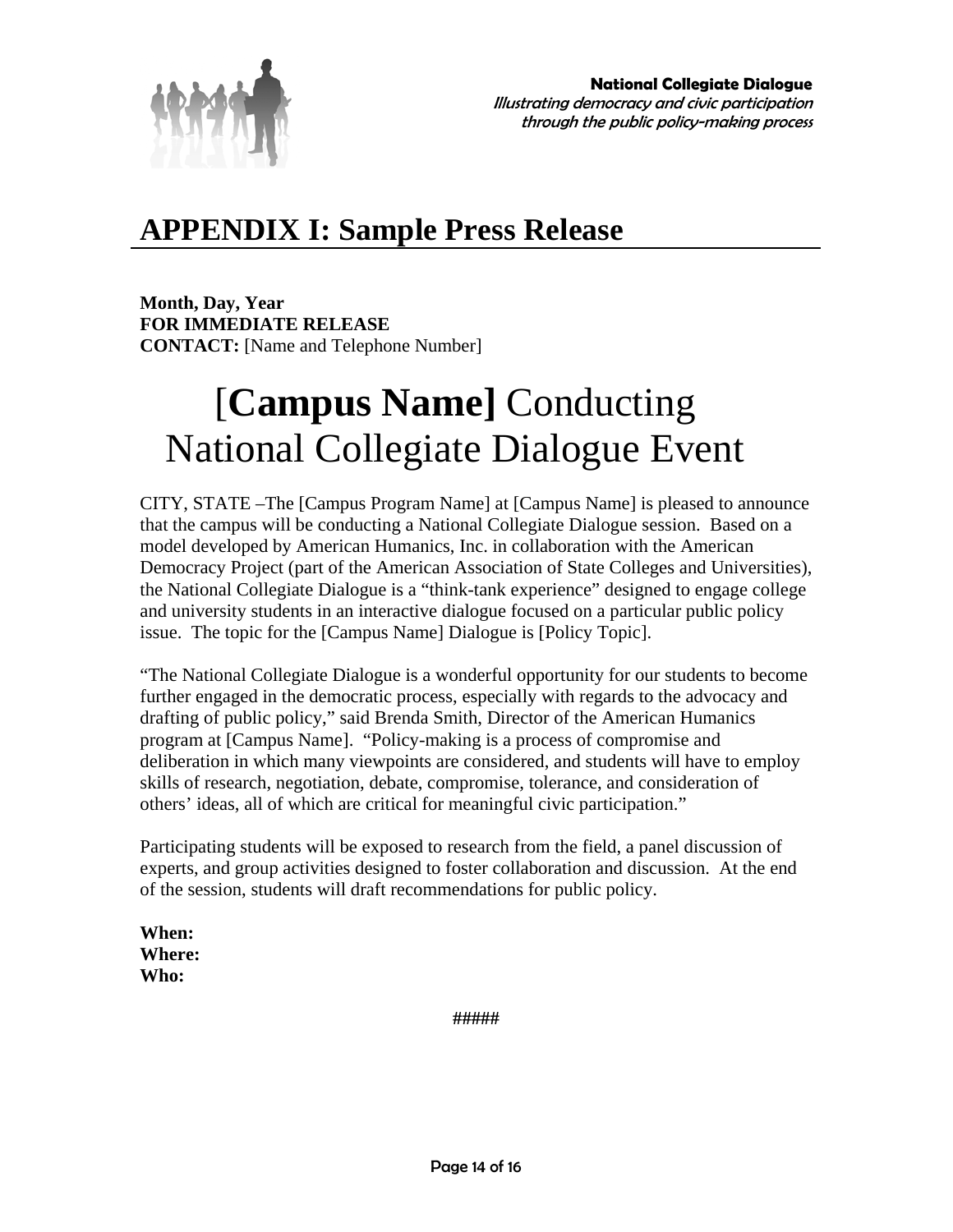

### **APPENDIX II: Other "Uniting America: The National Dialogue" Sessions**

Like American Humanics, many organizations have conducted community dialogue sessions within the context of The American Assembly program "Uniting America: The National Dialogue." Some of these sessions are presented here to provide an example of possible session topics.

"Changing Communities, Changing Lives... Partnerships and Possibilities" The Association of Arizona Food Banks and Arizona Community Action Association (Chandler, AZ)

"Addressing Resegregation and Teaching Diversity in Atlanta Public Schools" The Girl Scout Council of Northwest Georgia (Atlanta, GA)

"American Humanics Students Discuss Workforce Development in Kansas City" PROCOMM & the University of Missouri—Kansas City (Kansas City, MO)

"Workforce Development in the Mississippi Delta" Mississippi Action for Community Education (Greenville, MS)

"Judging Families: Improving the Family Court System in Hudson, New York" Time & Space Ltd. (Hudson, NY)

"Religious Tolerance in the Wake of September 11" The United Methodist (New York, NY)

"Engaging Youth in Leadership and Community Development" PROCOMM (Kansas City, KS)

"Racial and Ethnic Healthcare Disparities in Baltimore" The National Coalition Building Institute (Baltimore, MD)

"The Role of the Religious Community in Addressing Economic Disparity in New Orleans" The Interfaith Alliance Foundation (New Orleans, LA)

"Towards a Bushwick Community Vision for High School Education" Make the Road by Walking (Brooklyn, NY)